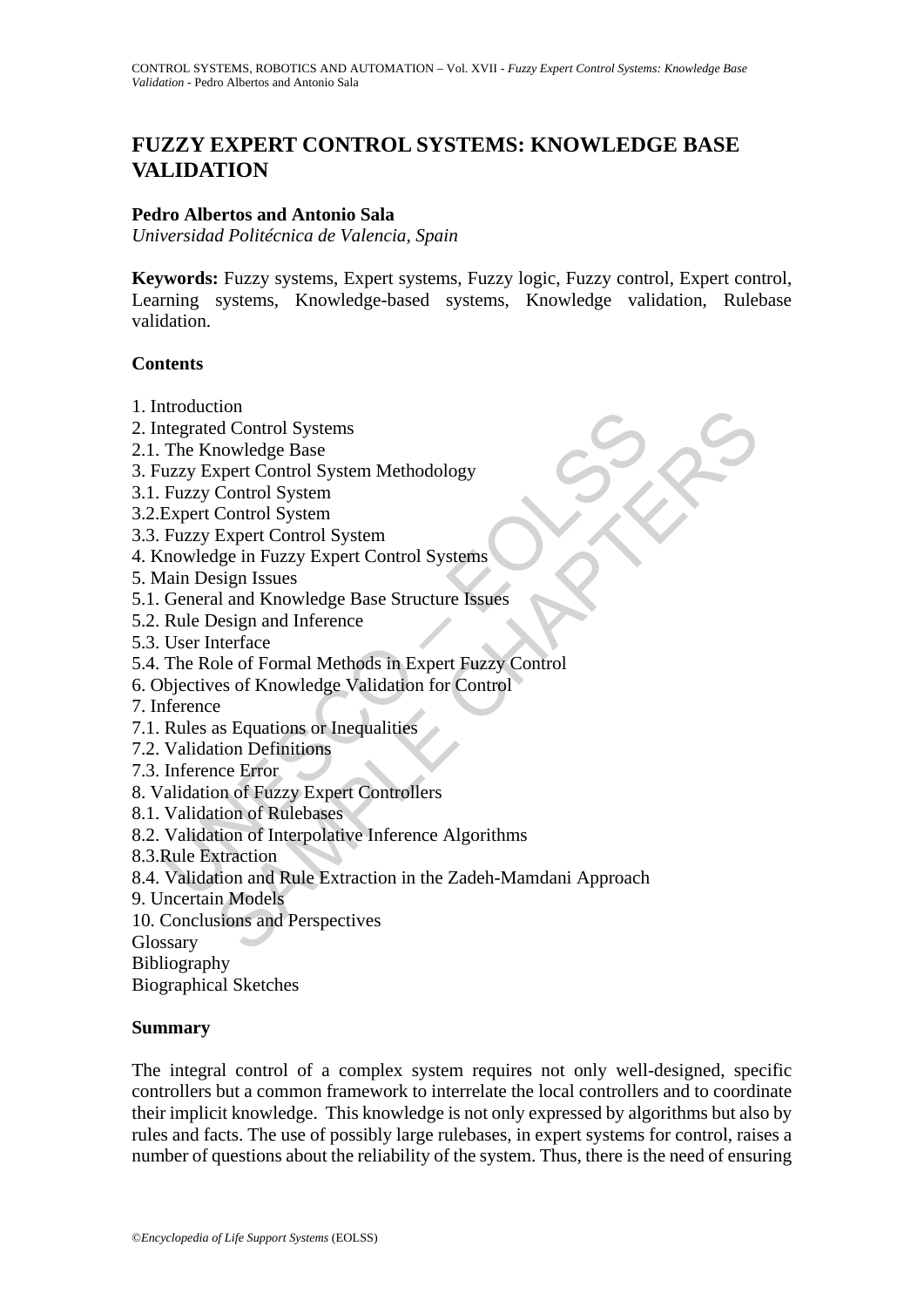the correct structure of the knowledge embedded in the knowledge base (KB), obtained from various sources (learning algorithms, multiple experts, etc.), and possibly, under modifications. The problem of validation and evaluation of contradiction, coherence and completeness in the KB is reviewed in this contribution. This is carried out in the framework of rule equivalent equations, defining a number of parameters and quality indices. Some conclusions and perspectives on present and future usage of fuzzy expert systems are outlined.

## **1. Introduction**

Quality improvement in industrial processes implies, to a great extent, efficient control strategies. The neural (connectionist) and knowledge-based approaches, the so-called *intelligent control*, sprang up in the last 25 years as candidate paradigms to achieve efficient control of complex, high-dimensional processes.

In industrial practice, the application of connectionism with learning capabilities is at an initial stage. On the other hand, practitioners accept with interest fuzzy expert system applications.This is mainly due to the parallelism with their reasoning schemes and their explanation capabilities: these capabilities are a great advantage with respect to neural networks towards satisfactory user interaction.

However, even with the popularity of fuzzy systems in practice, many current fuzzy-logic control applications are for low-dimensional or nearly decoupled processes. Furthermore, fuzzy controllers, originated from a logic of "vague" and "imprecise" concepts, are used in most cases to approximate precise, deterministic controller functions, thus contradicting some of the principles that ground the usefulness of fuzzy logic.

cient control of complex, high-dimensional processes.<br>
Industrial practice, the application of connectionism with learning<br>
al stage. On the other hand, practitioners accept with interest fu<br>
lications. This is mainly due Introduction of complex, high-dimensional processes.<br>
In practice, the application of connectionism with learning capabilities is is.<br>
In practice, the application of connectionism with learning capabilities is s.<br>
In a ca *Expert systems* have been successfully used in engineering, as well as in many other applications, as a tool to incorporate in a decision system the knowledge from an expert in the field. It has also been the case in control engineering, where a number of applications using expert systems to implement control tasks have been reported (see *Expert Control Systems: An Introduction with Case Studies*). This knowledge, usually expressed as a set of behavioral or reaction rules, requires a sort of reasoning to produce the output. Nevertheless, in most control applications, time is a critical issue and the controller should react in real time; that is, producing the control action within a limited time interval. This requires the avoidance of reasoning loops, leading to unpredictable computation time. Thus, expert systems in control should have a well–defined, structured knowledge, with an efficient reasoning engine and always must provide a correct, or at least safe, output.

Control applications can be differently time demanding. For instance, in fault detection or maintenance applications, time is not so critical. In general, in supervisory activities, the control block uses long term data and information and a longer reasoning time is allowed. The local control is assumed to be fast enough, and it copes with the normal disturbances and demands over the process. In this case, the use of expert systems has been very fruitful.

On the other hand for the control in the loop, severe constraints are imposed to guarantee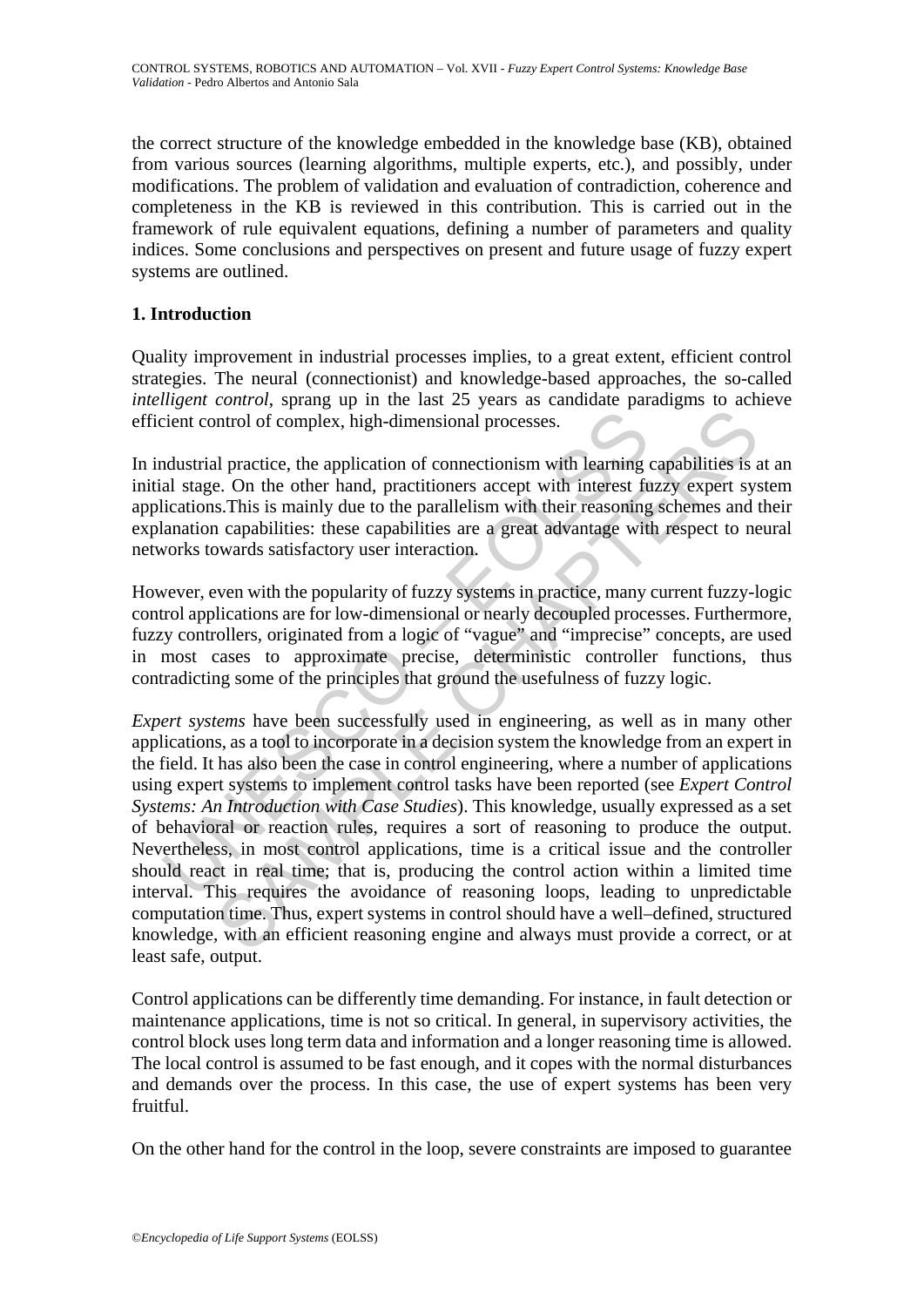the time response, and only very simple knowledge-based systems are used. The need of a predictable computation time forces the concentration of the knowledge and requires an efficient reasoning machine. Fuzzy systems are an option for this.

As it is well known, a fuzzy system is composed by: i) a set of linguistic variables attached to the input and output of the system, ii) a set of rules and variables' values expressing the knowledge, and iii) a set of fuzzy operations to derive the conclusions. All this information is coded in a mathematical support, speeding up the computation time, which is very advantageous from the control point of view. But, this also posses a problem because this coding may reduce the interpretability of the global operation leading finally to a new form of writing classical control algorithms.

By the development of fuzzy expert control systems, the scope of the applications of fuzzy systems in control is enlarged. By them, the advantages of the knowledge-based system, when the integral control of the plant is the ultimate goal, are exploited, but trying to keep under control the time constraints.

The complexity of the problem requires the concourse of the *expert*. His/her knowledge should be captured and represented in the system. And this knowledge should be validated and improved based on the ongoing experience.

A problem posed by current structures is the difficulty of learning and validation when applied to systems requiring a complex strategy. Validation is carried out experimentally in most cases, with hundreds of simulations, and in industrial practice (such as cement kilns, wastewater plants), modifications of rulebases in expert control systems are carried out in a manual, tedious way, by trial and error.

is experiment in control is enlarged. By them, the advantages of the<br>em, when the integral control of the plant is the ultimate goal, are e<br>eep under control the time constraints.<br>Complexity of the problem requires the con man in control is enlarged. By them, the advantages of the knowledge-ben the integral control of the plant is the ultimate goal, are exploited, but true control of the plant is the ultimate goal, are exploited, but true co Regarding learning techniques in intelligent control, most of them use gradient and/or random search methods for parameter updates but no logic validity or readability of the result is ensured. By means of the parametric approach, stability of adaptive control can be guaranteed for systems in a certain class of mathematical models. However, in practical systems with unknown models, apart from basic qualitative characteristics, these techniques cannot be applied with total confidence. Paradoxically, fuzzy expert control was born to control precisely these systems.

So, the conclusion is that additional problems arise in order to create efficient knowledge-based controllers in complex systems. A path to a solution is a knowledge-acquisition supervision layer in fuzzy expert systems. This layer would evaluate the quality and quantity of available knowledge to decide between adaptation and restructuring, and to ensure the absence of internal contradictions. The results of validation can be used to suggest rule modifications to the expert or to carry out them automatically.

In this work, the fundamental concepts related to the construction of a reliable KB to be used by an expert control system, in the framework of fuzzy logic systems, are presented. Logic validation of the acquired knowledge is one of these tasks, to detect contradictions, redundancy and other abnormalities later described. There are several techniques in the binary logic arena, exploring repeated antecedents and consequents, circular rulebases,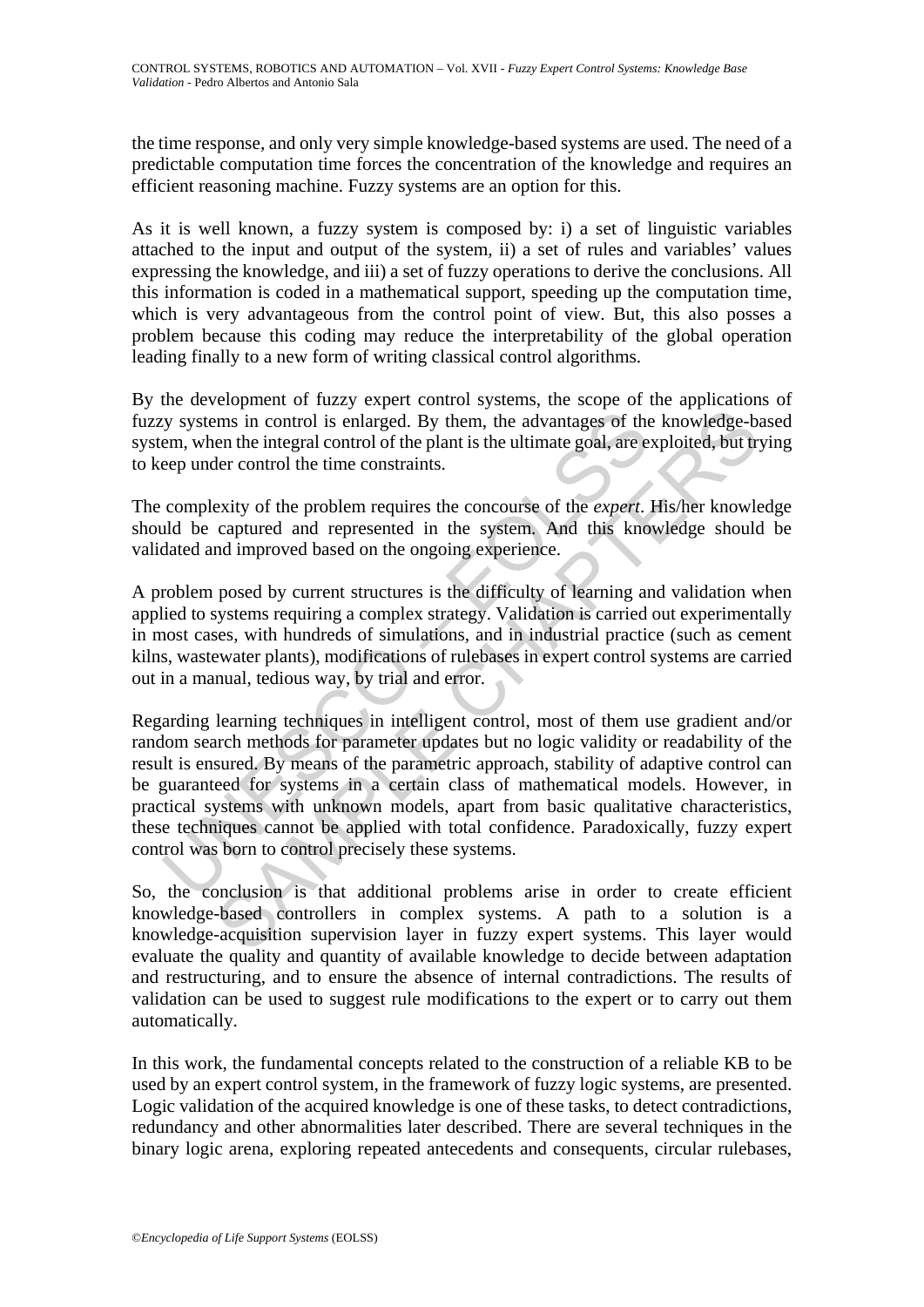etc. In the fuzzy case, there are techniques based on the *compatibility* (maximum of the conjunction) to explore significant overlapping between antecedents and consequents, or on *projections* of fuzzy relations. Some contributions on these lines are cited in the bibliography. The techniques in this work serve the same purpose and many aspects of the cited ones can be shown approximately equivalent.

The structure of the paper is as follows:

First, the structure of an integrated control system is reviewed. The adaptation, supervision and coordinating levels show a set of different features which are very well suited for the fuzzy expert control systems methodology. Then, the main characteristics of fuzzy control systems as well as those of expert systems are summarized. The fuzzy expert control systems methodology is then outlined and the main issues in their design are pointed out. In particular, the knowledge acquisition and validation is further analyzed. In order to validate the knowledge in the system, the following issues should be considered: the proper rule base, the inference engine, and the computing time guarantee. For that purpose, a number of concepts and parameters are defined, and applied to the most usual fuzzy system structures. Finally, the advantages of reasoning with uncertain systems are emphasized and some general conclusions and future perspectives are reported.

## **2. Integrated Control Systems**

pointed out. In particular, the knowledge acquisition and va<br>yzed. In order to validate the knowledge in the system, the followis<br>idered: the proper rule base, the inference engine, and the comput<br>that purpose, a number of d out. In particular, the knowledge acquisition and validation is function of the proper rule base, the inference engine, and the computing time guaranty crises should the search in the computer of concepts and parameters Given a plant and a general knowledge about its operation, along with some goals and constraints, a control problem can be defined as: "Design and tune the control subsystem to be connected to the plant in such a way that the whole system achieves the goals without violating the constraints". Within this general framework, a control problem can be related to the regulation or tracking of some signals, with the monitoring and supervision of the controlled plant operation, with the optimization of some criteria, with the guarantee of operation under faulty conditions or with many other different objectives.



Figure 1: Integral Control Structure

One of the main drawbacks, in the actual application of the results, when designing a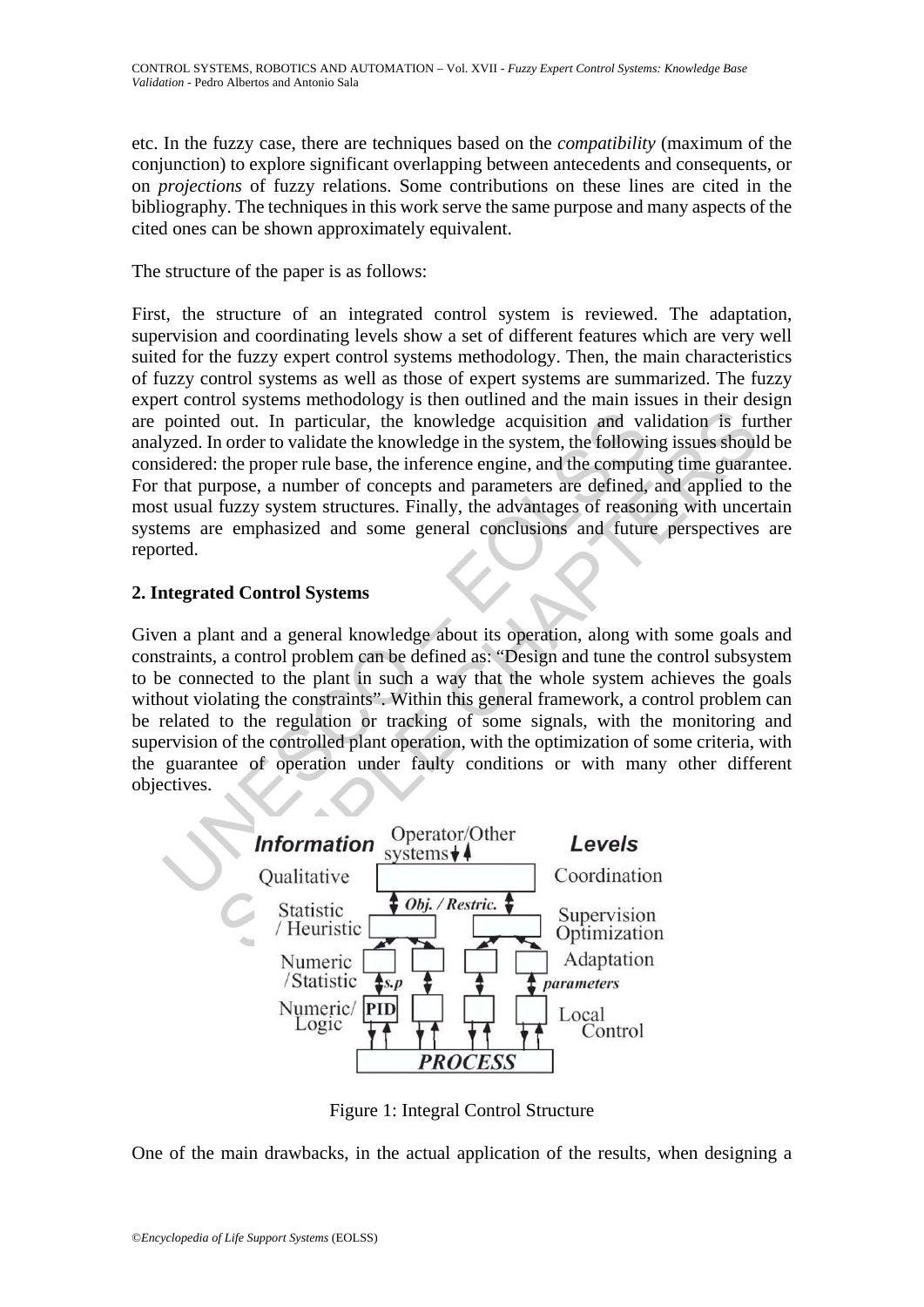control system is the partial scope of the treated problem. That is, the statement of the problem is frequently limited to a particular issue, assuming the perfect operation of the rest of activities. When regulating a process variable, the plant is assumed to be under stationary operating conditions and only disturbances are considered. The start-up and the shutting down of the plant is not involved in this partial design. No failures are considered; and the goals and constraints are assumed to be well defined, and, in general, time invariant.

To deal with the integral control problem in the process industry, where a number of different tasks are involved, the use of a bunch of control techniques is required. Other than the well-established solutions based on the classical control theory, artificial intelligence techniques are also becoming a common practice to develop control systems. *Control layers.* Classically, the integral control problem may be decomposed into different levels, as shown in figure 1, each one dealing with different goals and kind of information. From the real-time point of view, the time constraints are also quite different. At the first level, the local control is implemented based on numeric or logic information, directly gathered from the process. Typically, PID controllers or simple automata cope with most of the goals. The control viewpoint is very close to the process, and there is almost one control loop per variable. Single and multi-variable controllers approach the control problem with an algorithm that provides the control action based on numeric data. Both the control structure and the parameters are fixed. Continuous time control or fast sampling digital control is required.

erent levels, as shown in figure 1, each one dealing with different rent levels, as shown in figure 1, each one dealing with different rentation. From the real-time point of view, the time constraints are he first level, t vels, as shown in figure 1, each one dealing with different goals and kin. From the real-time point of view, the time constraints are also quite different level, the local control is implemented based on numeric or logic i At the second level, the control parameters are tuned by means of adaptation laws, also operating in an algorithmic way. This strategy allows the control of time-varying or non-linear processes. The supervision, also involving local optimization algorithms, may change the controller structure, the set points or the global control strategy. At this level, some heuristic is required. It may be obtained either directly or by reasoning procedures. For that purpose, other than equations and algorithms, rules, facts and procedures are used. Also, in the case of multimode operating processes, the supervision system allows the use of the most suitable controller among a set of predefined ones. Again, some kind of evaluation, comparison, and/or decision is performed and heuristic and approximated reasoning becomes relevant. At these levels, actions are taken at a lower rate allowing the controlled plant performances to be captured.

At the top level, where decisions about the goals, the processes, sequences, and so on are made, a lot of qualitative information is involved. The kind of data used to make these decisions is mainly expressed by some approximated knowledge obtained from the elaboration of raw data, at the lower levels, or by direct introduction of heuristic knowledge. This, itself, can be generated by other systems or directly introduced by the operator. The time scale is much slower and there is an interaction with the plant management level.

*Novel techniques.* For the last twenty years, several proposals have come out concerning new techniques trying to improve the performances provided by the controllers by endowing them with facilities so far considered as belonging to the human domain. Learning, symbolic reasoning and pattern recognition are the most representative. Most of these techniques come from the *Artificial Intelligence* (AI) field, adapted to the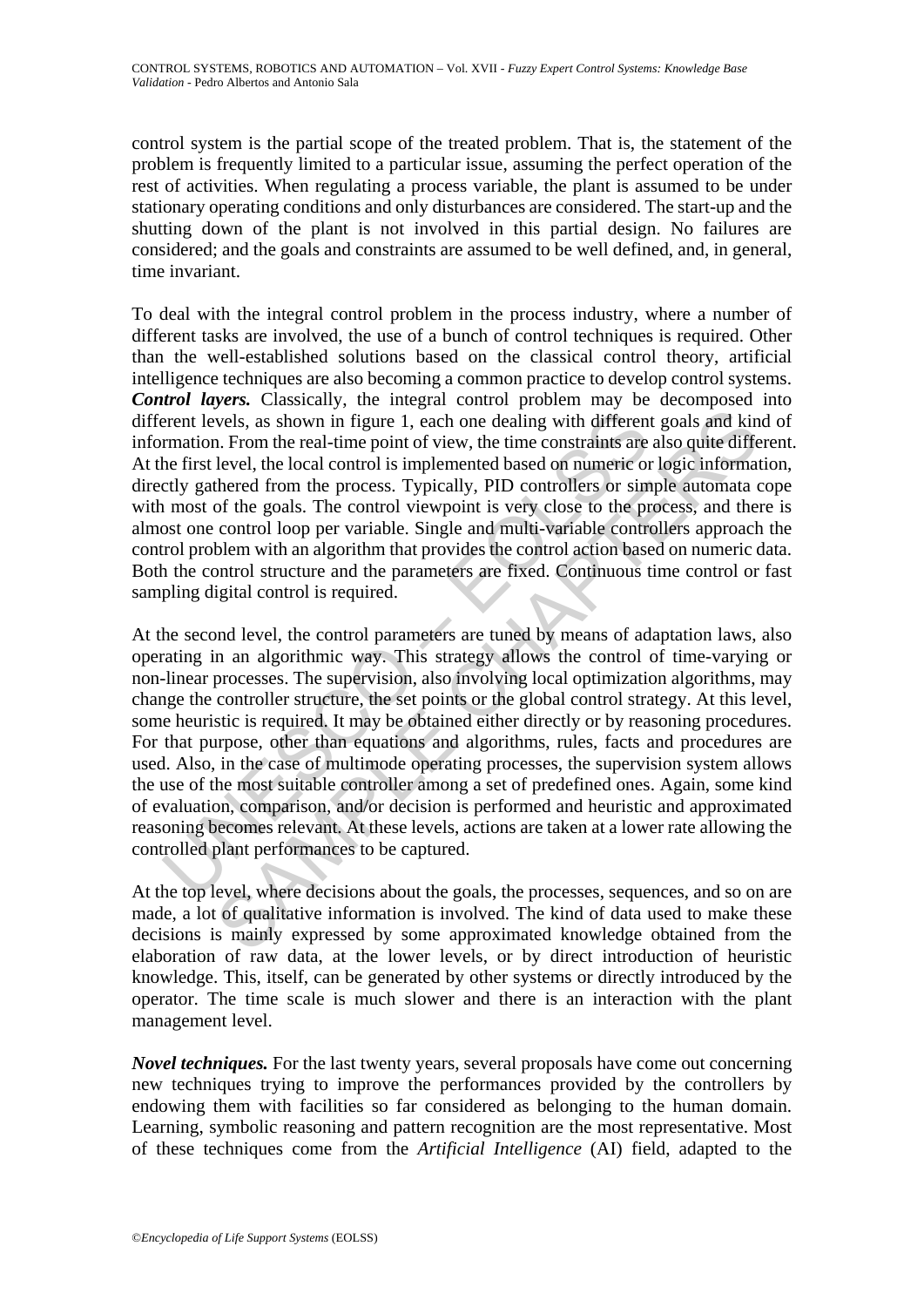intrinsic characteristics of control systems. This has opened a new broad research line, the so-called *Intelligent Real*-*Time Control*, where artificial intelligence and real-time constraints work together.

The way all the control levels work together usually requires the human presence in charge of the evaluation of the system performances. Based on this evaluation, some decisions are made and some actions on the control system are done: changes in the structure, parameters or goals. As already discussed, different techniques and types of data are used at each level.

The use of these new control methodologies also reaches the lower levels due to the need of controlling systems with increasing inherent complexity, presence of nonlinearities, and presence of uncertainties. Facing them requires modifying the traditional concept of control to include features such as decision making, plan generation, learning, etc.

#### **2.2. The Knowledge Base**

To implement an integrated control system some blocks should be defined: the control algorithms used at the different layers as well as the local data or knowledge required for their computation, the communication channels to exchange data between the different subprocesses and between different layers, and the general or integrated knowledge base providing the common and essential information to run the whole system.

Trol to include features such as decision making, plan generation, I<br>The Knowledge Base<br>Implement an integrated control system some blocks should be d<br>implement an integrated control system some blocks should be d<br>prima us nculude features such as decision making, plan generation, learning, etc.<br>
nowledge Base<br>
nent an integrated control system some blocks should be defined: the consed at the different layers as well as the local data or kno Data should be coherent, but this coherence has different meaning depending on the level and the purpose. For instance, the same physical variable may be represented by different operational variables taken at different sampling rates, being logic, numeric, linguistic or defined by its stochastic properties, but anyway, the different figures should be coherent. And the same should be true between different but related variables. Coherence between rules and facts and variables should also hold. This introduces additional complexity in the integrated KB design because it should be appropriately structured to use the same information but with different degrees of detail.

Another crucial issue is related with the temporal feature of data. To elaborate a reasoning from some given data, all the information should be previously updated according to the requirements of the reasoning scheme. Altogether makes the availability of a well structured and reliable KB a must for the implementation of an integrated control system.

#### **3. Fuzzy Expert Control System Methodology**

As it is well known, fuzzy logic allows one to deal with approximated structured knowledge, but it will also provide the framework to combine numeric and heuristic data. The intrinsic reasoning feature of fuzzy systems is very appropriate to implement expert systems, as the expert knowledge is expressed by a set of rules and facts easily translated into premises and fuzzy rules.

A fuzzy system can be composed of many fuzzy subsystems, each one of them implementing a partial activity. In this way, the structured fuzzy system can be easy to understand and modify, and the execution time can be tracked, under different operating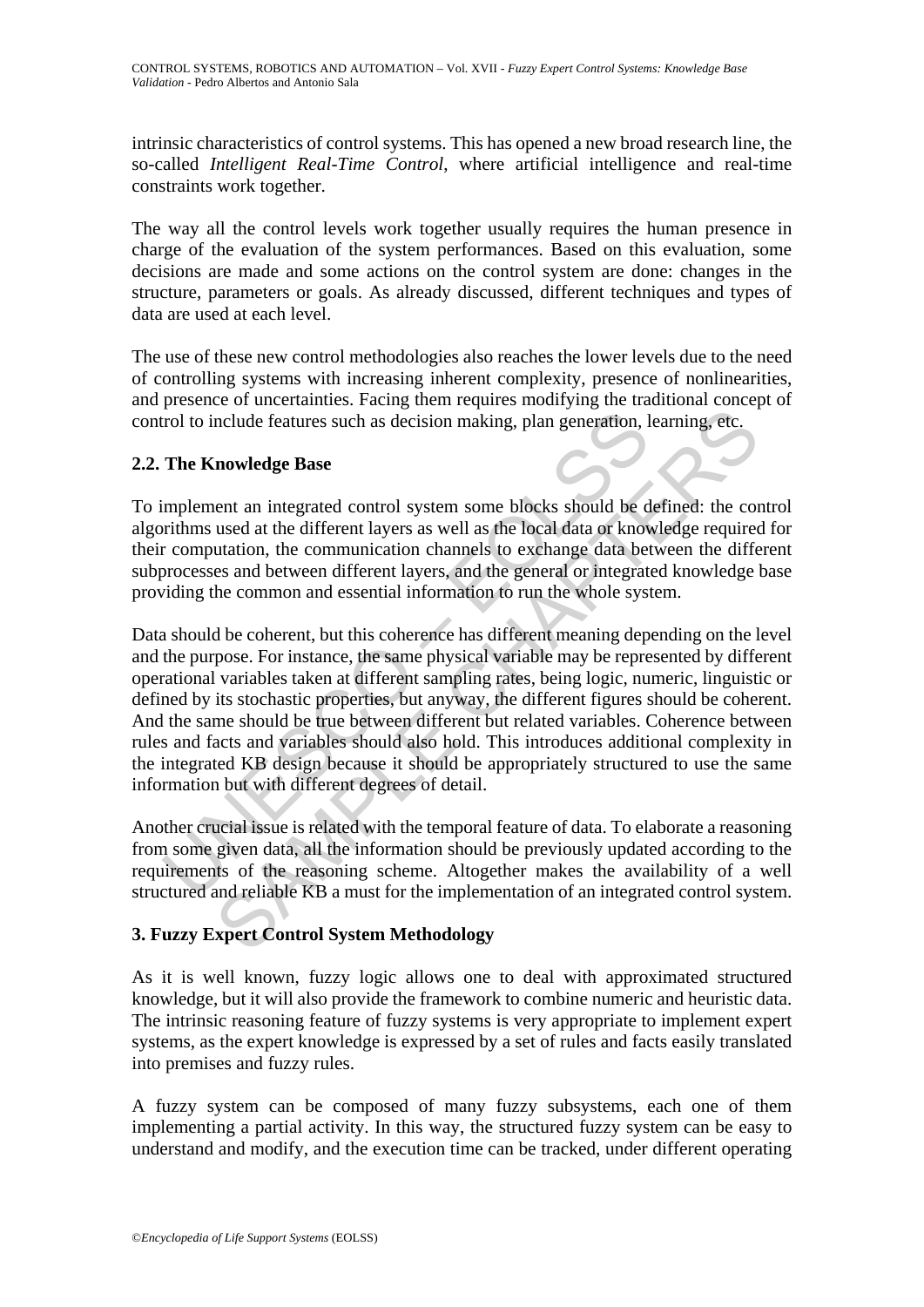scenarios. Moreover, a fuzzy expert control system may incorporate some traditional modules, such as classical controllers or processors, integrating the whole control system operation.

Based on the conditions above, one of the key properties of an expert control system is to have a complete and validated knowledge base. In order to define the required knowledge and describe the available tools to validate it, let us review some basic concepts involved in any fuzzy expert control system.

antages. On the other hand, in defining a fuzzy system there are so<br>matives that it is difficult to justify the optimality, or even the adeq<br>econon of options including: the number and parameters of the linge<br>e and paramet Control strategy and the final strategy system there are so many options<br>
that it is difficult to justify the optimality, or even the adequacy, of a conception<br>
for options including: the number and parameters of the diing As already pointed out in a previous chapter, dealing with fuzzy systems has some advantages but also some drawbacks that should be taken into account. On one hand, the possibility to handle approximated knowledge, the emulation of the human reasoning, or the capability to integrate different kinds of information can be considered among the advantages. On the other hand, in defining a fuzzy system there are so many options and alternatives that it is difficult to justify the optimality, or even the adequacy, of a concrete selection of options including: the number and parameters of the linguistic variables, the shape and parameters of the different membership functions, the kind of connectives and operators, as well as the fuzzification and defuzzification approaches. In some other cases, the way these options are selected leads to fuzzy systems that simply emulate other conventional systems, like many PID fuzzy controllers. Another frequent situation is that, as a result of applying classical optimization tools to determine the optimal parameters of the system, the final system has lost the basic interpretability feature which should be in the basis of any fuzzy system.

### **3.4. Fuzzy Control System**

As already pointed out, any local fuzzy controller is composed of (see figure 2):

- i. a preprocessor, to get the data from the process and produce the fuzzy system inputs,
- ii. a fuzzifier, to convert the physical variables into fuzzy variables,
- iii. a fuzzy system composed by an inference engine and a rule base,
- iv. a defuzzifier, to convert the fuzzy result of the output block into a numeric value, and
- v. a postprocessor to produce the final signals to be sent to the process.

The fuzzy logic computation is performed by the lower level fuzzy system, **FS1**, figure 3. The input and the output of the fuzzy system **FS1** are fuzzy variables suitable for further treatment. Thus, a second level fuzzy controller, **FS2**, as depicted in figure 3, can be defined. This upper level fuzzy controller will use some of the fuzzy information available from either lower level fuzzy systems, (like **FS1**) coming from related fuzzy subsystems, generated through specific fuzzifiers, or directly provided by the operator in terms of facts or fuzzy data. Its output will be either sent to other fuzzy systems or defuzzified to create some actions, either in logic or numeric form. The goals of these fuzzy subsystems can be easily understood as to provide adaptation, selection, reconfiguration, or data fusion. That is, supervision, fault detection, and, in general, all the operations requiring some sort of decision making.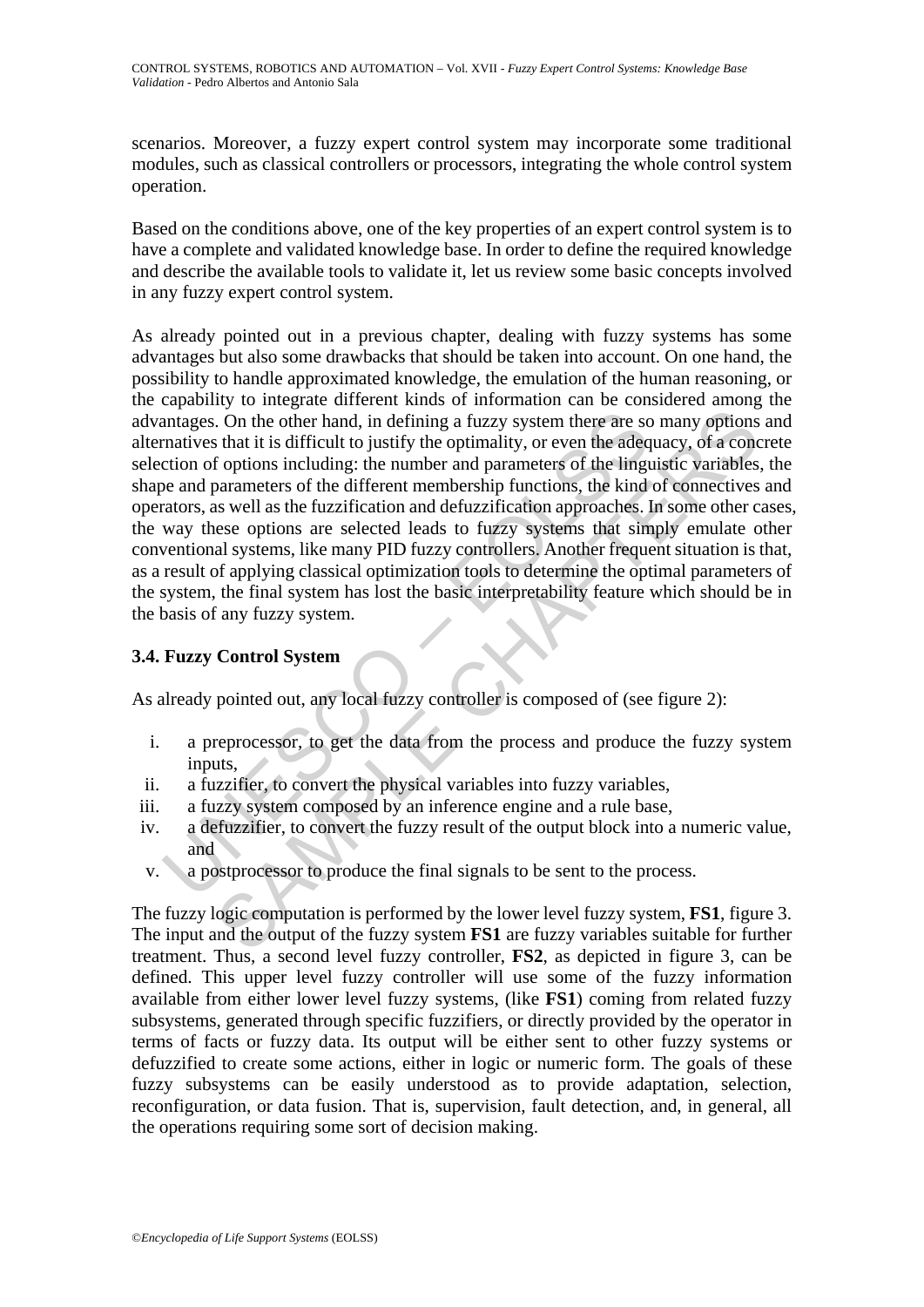





Figure 3: Fuzzy control system structure — Supervisor FS2

# **3.5.Expert Control System**

Expert Control System<br>
Figure 3: Fuzzy control system structure — Supervisor<br>
Expert Control System<br>
basic feature of an expert system is the ability to obtain some concats,<br>
by reasoning on previous knowledge. Data from t Fracessor<br>
Figure 3: Fuzzy control system structure — Supervisor FS2<br>
Figure 3: Fuzzy control system structure — Supervisor FS2<br>
Control System<br>
Figure 3: Fuzzy control system is the ability to obtain some conclusions, fro The basic feature of an expert system is the ability to obtain some conclusions, from a set of facts, by reasoning on previous knowledge. Data from the environment is converted into conditional statements representing evidences, conditions or premises. Previous knowledge is expressed by means of reasoning rules, that can be inference or production rules. Each rule expresses a partial knowledge connecting two sets of facts, the premises and the consequents. This allows for the connection of rules, in such a way that conclusions from a rule are used as premises for others. The reasoning can be forward, from data to results or vice versa. Confidence factors are attached to each fact and rule, to express the uncertainty in the knowledge.

In general, expert systems only deal with a narrow knowledge area, to avoid the uncontrolled nesting in the reasoning process. However various expert systems can cooperate in the solution of a problem. There are also many options in defining an expert system, the key feature being the knowledge represented in the rule base. It is composed of many *atoms* (each one of the rules), and the full set of rules should have some properties, such as coherence, completion, and so on.

Classical expert system can provide many options as a result of the reasoning, leaving the final conclusion to the user. This provides a richer result with alternatives to be considered in the actual application. But an expert system to be used in control applications must fulfill some requirements. The control experts' work is based on their knowledge about the process, the control system, the goals and the constraints. Altogether this conforms the expert knowledge and based on data from the actual plant, the pre-established reasoning leads to some conclusions. These conclusions, based on data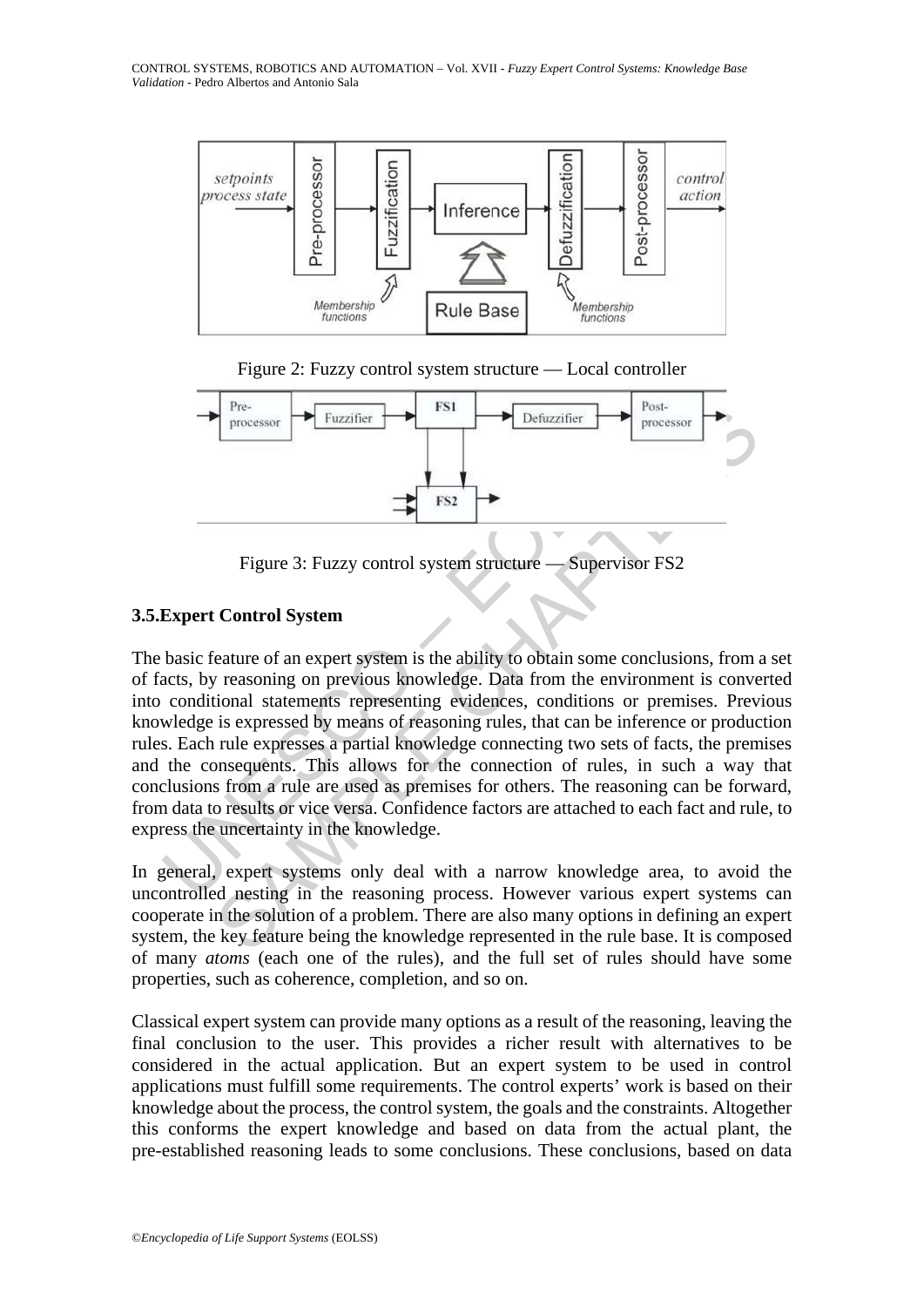taken from the process and some other external information, determine some actions that should be applied to the process.

Thus, some basic control-specific requirements should be added to the classical expert systems:

- *Forwarding*. The reasoning should proceed forward, from data to actions.
- *Real time*. The reasoning conclusion should be available at the predefined deadline, to be applied to the system. In some cases, (soft real time conditions), this requirement can be relaxed or back-up actions can be applied.
- *Numeric data*. The expert system must receive and send information from and to the process. This information is numeric or logic. Nevertheless, this data should be fused and combined with other data coming from the operator or other systems, probably of a heuristic nature.
- *Clear interpretability*. For security and confidence reasons, the expert system should be accepted by the operator who will interact with it during the execution.
- *Completion*. A control system can not be without an action under certain circumstances. Thus, the expert system knowledge should be complete and the reasoning system should provide a conclusion for any input pattern.

## **3.6. Fuzzy Expert Control System**

be fused and combined with other data coming from the operator<br>pobably of a heuristic nature.<br>
Clear interpretability. For security and confidence reasons,<br>
should be accepted by the operator who will interact with it du<br> Fuzzy expert control systems (FECS) combine the features of fuzzy controllers and expert control systems. Facts are derived from data taken from variables that is fuzzified by application of membership functions. This representation is flexible, intuitive and interpretable. It also allows for combining physical data with heuristic and qualitative information, since the reasoning is performed over a unique type of variables, namely fuzzy variables.

issed and combined with other data coming from the operator or other systems) and combined with other data coming from the operator or other systems<br>bably of a heuristic nature.<br>Ar *interpretability*. For security and conf A fuzzy expert control system easily fulfills the requirements of an expert control system. The reasoning is forward and the looping should be avoided. In these conditions, and if the number of operations is bounded, the reasoning will lead to a conclusion within a time interval, the deadline, to forward the action to the process. The option of merging different kinds of data is typical in fuzzy systems. Also, the interpretability of the reasoning is one of the key properties of a fuzzy system that should be highly preserved when implementing a fuzzy expert control system. A modular construction allows the design of different subsystems for different operating conditions, goals or constraints. Again, the issue is the quality of the knowledge as well as its distribution and coordination.

Another feature a fuzzy expert control system may have is the learning capability, quite difficult to implement in a traditional expert system. Learning is a step forward in the concept of adaptation. It involves not only changes in the parameters or in the structure of the control system but in creating or deleting new/old activities in order to accommodate to situations which were not completely defined and foreseen at the initial stage. It can be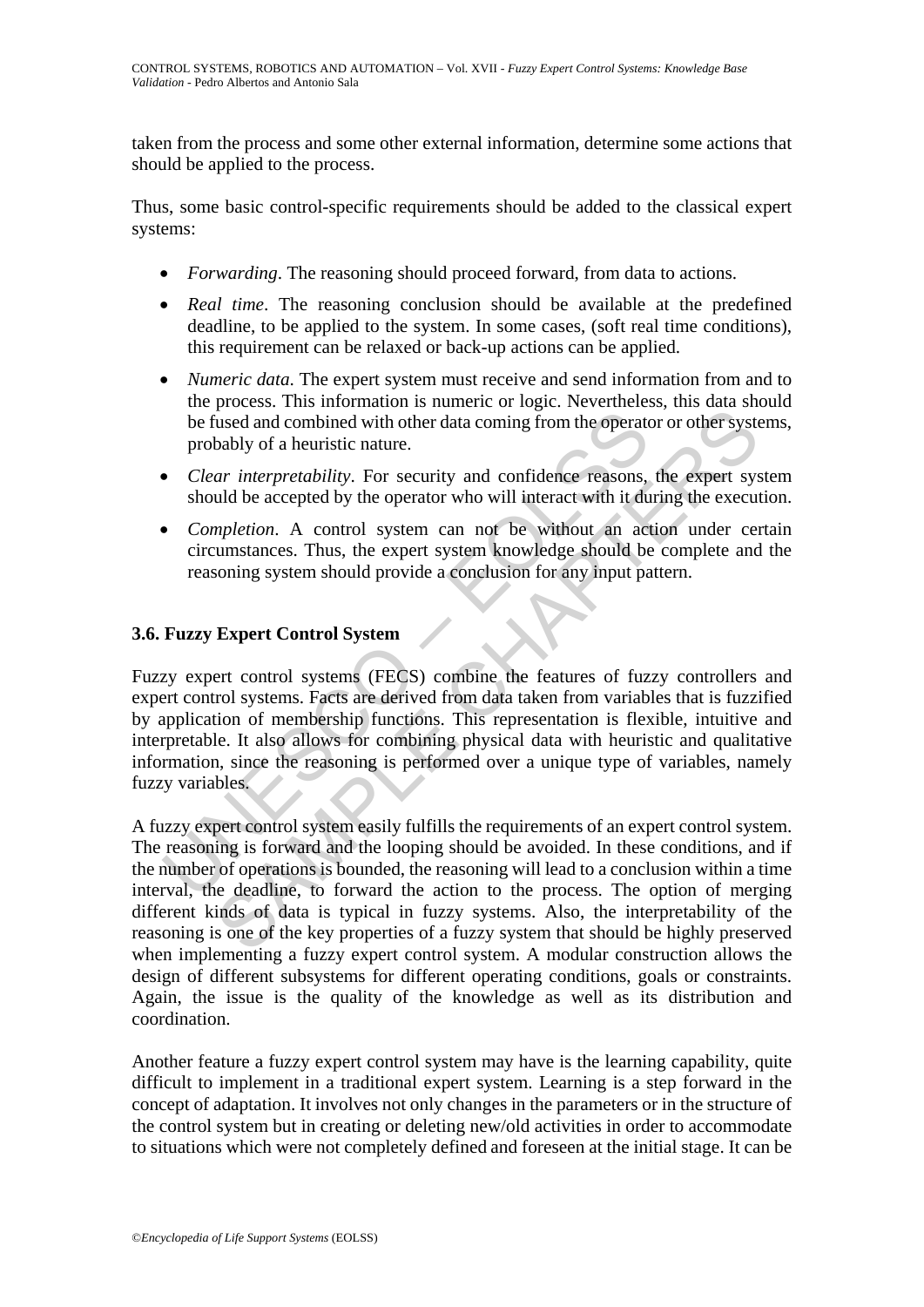considered as the facility to either incorporate new rules in the current KB, based on the experience garnered under the operation of the system, or to delete those rules less used by the system, due to time or memory limitations, according to the rules less used by the system. Tools should be provided to guarantee the validity of the time-varying knowledge.

-

-

-

# TO ACCESS ALL THE **33 PAGES** OF THIS CHAPTER, [Click here](http://www.eolss.net/Eolss-sampleAllChapter.aspx)

#### **Bibliography**

Allen J. F. and Ferguson G. (1994). Actions and Events in Interval Temporal Logic. *J. Logic and Computation*, **4**(5), 531-579. [An introduction to the representation of events and action based on interval temporal logic. This approach is significantly more expressive and more natural than most previous AI approaches and suitable for control purposes.]

Ayel M. and Laurent J. P. (eds.). (1991) *Validation, Verification and Testing of Knowledge*-*Based Systems,*  219 pp.*.* Chichester, England: John Wiley & Sons. [A collection of articles summarizing the work done in the area of logic validation in the eighties.]

iography<br>
1 J. F. and Ferguson G. (1994). Actions and Events in Interval Temporal<br>
1 J. F. and Ferguson G. (1994). Actions and Events in Interval Temporal<br>
1 Dutation, 4(5), 531-579. [An introduction to the representation Botti V., Barber. F., and Crespo A.(1998). Towards a Temporal Coherence Management in Real-Time Knowledge-Based Systems. *Data and Knowledge Engineering*, **25** 247-266 North Holland:Elsevier. [Incoherence in temporal information can occur when dealing with multi-agent systems. In this paper, conflict management is handled by means of exception handlers and control rules allowing the users to explicitly define their own strategy for temporal coherence solving.]

Cayrac D., Dubois D. and Prade H. (1996). Handling Uncertainty with Possibility Theory and Fuzzy Sets in a Satellite Fault Diagnosis Application. *IEEE Trans. on Fuzzy Systems* **4**(3), August, 251-269. [An article applying possibility theory in diagnosis applications, emphasizing its difference to other approaches to fuzzy systems.]

**EXECUTE CONSUMERATE CONSUMERATE CONSUMERATE:**<br>
(**A)**, 4331-579. [An introduction to the representation of events and action based on interval Temporal Logic. *J. Logic*<br>
(**A)**, 531-579. [An introduction to the representi De Cooman G., Ruan D, and Kerre E. E. (eds.). (1996). Foundation and Applications of Possibility Theory : *(Proceedings INTERNATIONAL WORKSHOP ON THE FOUNDATIONS AND APPLICATIONS OF POSSIBILITY THEORY, FAPT'95, December 13-15, 1995 at Universiteit Gent, Ghent, Belgium,)* Singapore,Worlds Scientific. [This book deals with measure-theoretical and logical aspects of possibility theory, the relation between possibility theory and fuzzy set theory, and the semantics of possibility theory. A second part focuses on applications of possibility theory, more particularly in computational intelligence, fuzzy control, database and knowledge-based systems technology.]

Dubois D. and Prade H. (1988) *Possibility Theory: An Approach to Computerized Processing of Uncertainty*, 263 pp. New York: Plenum. [Introduces uncertain truth values via possibility and necessity distributions, generalizing fuzzy sets.]

Dubois D., Prade H., and Ughetto L. (1997). Checking the Coherence and Redundancy of Fuzzy Knowledge Bases. *IEEE Trans. on Fuzzy Systems*, **5**(3), August, 398-417. [An alternative (but related to the one in this work) approach to FES validation.]

Kandel A. *Fuzzy Expert Systems*. (1991) CRC Press. [Focuses on the theory of fuzzy expert systems and its applications in science and engineering.]

Koch M., and Kuhn T.H., and Wernstedt J. (1996) *Fuzzy Control*. Munich: R. Oldenbourg Verlag [A monograph on various aspects of fuzzy control.]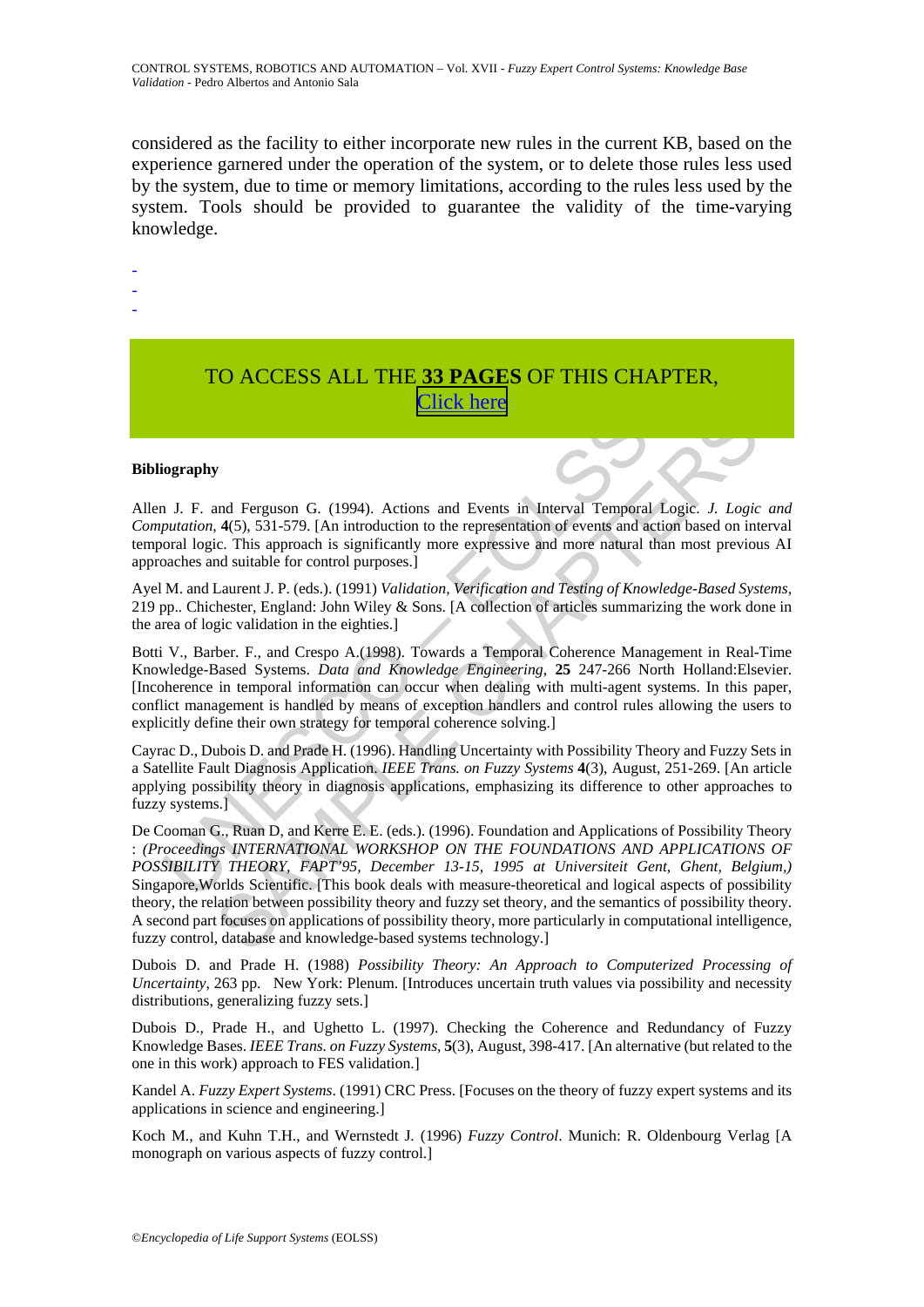Kruse R., Schwecke, E. and Heinsohn, J. (eds.) (1991) *Uncertainty and vagueness in Knowledge Based Systems: Numerical Methods (Artificial Intelligence)*. Heidelberg, Germany Springer-Verlag. [Quite comprehensive monograph addressing numerical management of uncertainty: Demptser-Shafer theory, Pearl's belief, Bayesian networks, fuzzy set, etc.]

Plant R. and Antoniou G. (1997). *Verification & Validation of Knowledge*-*Based Systems, Workshop*. Menlo Park, California 94025-3442 USA AAAI Press. [Contains a selection of papers from the validation devoted workshop.]

Sala A. and Albertos P. (1998) Fuzzy Systems Evaluation: The inference error approach. *IEEE Trans. on Syst. Man & Cybernetics*, **28B**(2), 268-275. [This work describes the main ideas on rule-equivalent equations, its usefulness for validation purposes and its equivalence to other common approaches.]

Sala A. and Albertos P. (2001) Inference Error Minimization: Fuzzy Modeling of Ambiguous Functions. *Fuzzy Sets and Systems* **121**(1), 95-111. [This article introduces reasoning with uncertainty in rule-based systems applied to system modeling.]

Sandewall E. and Shoham Y. (1994) Non-monotonic temporal reasoning. In Handbook of Logic in Artificial Intelligence and Logic Programming, Volume 4: Epistemic and Temporal Reasoning, pp. 439--498. Oxford University Press, 1994. Editors: Dov M. Gabbay, C.J. Hogger, and J.A. Robinson Oxford University Press [A basic reference in temporal reasoning.]

Verbruggen H. B. and Bruijn P. M. (1997). Fuzzy control and conventional control: What is (and can be) the real contribution of Fuzzy Systems? *Fuzzy Sets and Systems* **90** (2),151-160. [Examines the perspectives in theory and practice of the fuzzy control systems and its methodologies.]

Vermesan, A. and Coenen, F. (eds). (1999) Validation and Verification of Knowledge Based Systems Theory, Tools and Practice Kluwer Academic Publishers, Boston, 384 pp. [*Validation and Verification of Knowledge Based Systems* contains a collection of papers, dealing with all aspects of the topic, presented at the Fifth European Symposium on Verification and Validation of Knowledge Based Systems and Components]

Wang L.X. (1997). *A course in Fuzzy Systems and Control*, 448 pp. New Jersey: Prentice Hall. [A book covering many of the issues on designing fuzzy systems for control.]

Wolkenhauer. O. (1998). *Possibility Theory With Applications to Data Analysis*, 261 pp. New York: Wiley. [Reviews, extends and applies possibility theory. Describes possibility theory as an integrating approach, combining probability theory, statistics and fuzzy mathematics.]

#### **Biographical Sketches**

iewall E. and Shoham Y. (1994) Non-monotonic temporal reasoning. In F<br>icial Intelligence and Logic Programming, Volume 4: Epistemic and Ten-498. Oxford University Press, 1994. Editors: Dov M. Gabbay, C.J. Hoggerd Universit . and Shoham Y. (1994) Non-monotonic temporal reasoning. In Handbook of Log-<br>elligence and Logic Programming, Volume 4: Epistemic and Temporal Reasoning<br>ford University Press, 1994. Editors: Dov M. Gabbay, C.J. Hogger, an **Pedro Albertos** was born in Valencia, Spain, in 1943. His current position is as Professor of Automatic Control (1975-present), at the Universidad Politécnica de Valencia (UPV), Spain, giving courses on Advanced and Intelligent Control Systems, and Systems Theory. He was a Visiting Professor at Urbana-Champaign University of Illinois (1987), at the Centre for Industrial Control Science, University of Newcastle, Australia (1992), at the University of California, Santa Barbara, USA (1996) and at the Pulp and Paper Center, University of British Columbia, Vancouver, Canada (2001). He gave research and state-of-the-art seminars at more than 30 different universities around the world, being a plenary speaker in more than 10 international conferences and courses on Control.

He has been a researcher in local, national and European research projects, in the framework of Eureka, ESPRIT, ECH Mobility, MED-CAMPUS, ESF and BRITE. He has also been involved in educational projects such as ERASMUS, TEMPUS and SOCRATES. He was a member of the Technical Board for the Improvement and Control of the Education Quality (UPV, 1989-1991). As Chairman of the International Federation of Automatic Control (IFAC) Technical Committee on Components and Instruments he promoted two series of successful events, Low Cost Automation and Intelligent Components, and Instruments, both included in the Master Plan of IFAC Events. He was IFAC President during the triennium 1999-2002.

He has been director of 12 Ph.D. theses, and published more than 200 technical papers in journals and technical meetings. He is co-editor, among other books, of *Control Engineering Solutions*, IEEE Press, 1997; as well as various conference proceedings, and an associated editor of Control Engineering Practice and Automatica.